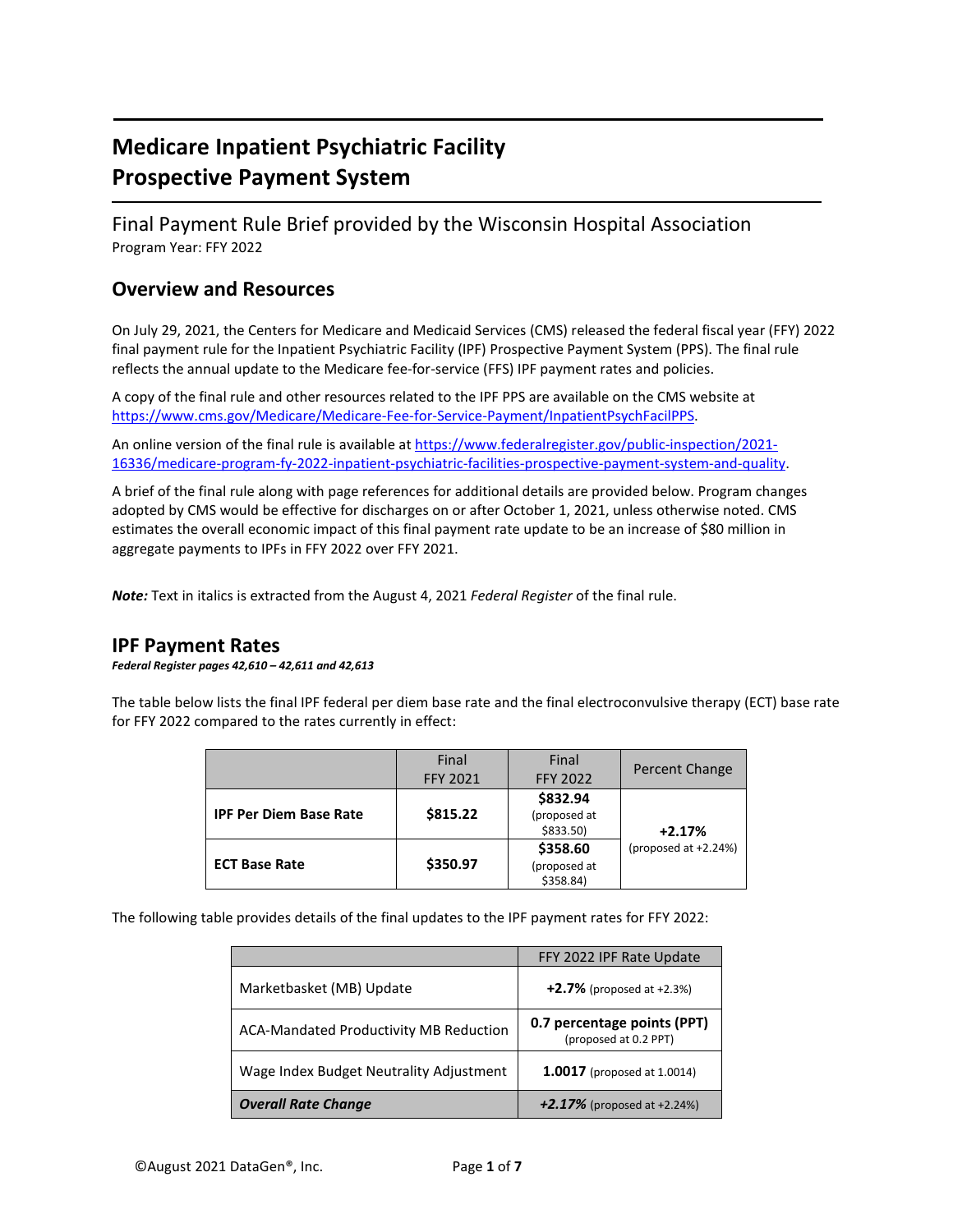In the past, CMS has used the Moody's AAA Corporate Bond Yield index as the price proxy for the For-profit Interest cost category of the 2016-based IPF marketbasket. Instead, CMS will use the iBoxx AAA Corporate Bond Yield index, which closely resembles the Moody's AAA Corporate Bond Yield index, as the Moody's AAA Corporate Bond series is no longer available for use under license to IHS Global Inc. (IGI) and therefore, IGI discontinued the publication of the associated historical data and forecasts of this series.

#### **Wage Index, COLA, Labor-Related Share, and Revised CBSA Delineations**

*Federal Register pages 42,611 – 42,613, 42,616 – 42,617, 42,618 and 42,621 – 42,622*

The labor-related portions of the IPF per diem base rate and ECT base rate are adjusted for differences in area wage levels using a wage index. CMS will continue to use the current year pre-floor, pre-reclassification IPPS wage index for FFY 2022 to adjust payment rates for labor market differences.

CMS estimates the labor-related portion of the IPF standard rate and also adjusts for differences in area wage levels, using a wage index. CMS will decrease the labor-related share of the IPF per diem base rate and the ECT base rate from 77.3% in FFY 2021 to 77.2% (proposed at 77.1%) for FFY 2022.

A complete list of the final IPF wage indexes for payment in FFY 2022 is available on the CMS website: [https://www.cms.gov/Medicare/Medicare-Fee-for-Service-Payment/InpatientPsychFacilPPS/WageIndex.html.](https://www.cms.gov/Medicare/Medicare-Fee-for-Service-Payment/InpatientPsychFacilPPS/WageIndex.html)

CMS adopted a budget neutrality factor of 1.0017 for FFY 2022 to ensure that aggregate payments made under the IPF PPS are not greater or less than would otherwise be made if wage adjustments had not changed.

For IPFs in Alaska and Hawaii, the IPF PPS provides a cost-of-living adjustment (COLA). The COLA is applied by multiplying the non-labor-related portions of the per diem base rate and the ECT base rate by the applicable COLA factor. Under the IPPS COLA policy, the COLA updates are determined every four years, when the IPPS market basket is rebased. As the IPPS COLA factors were last updated in FFY 2018, they are now due to be updated for FFY 2022. The final IPF PPS COLA factors for FFY 2022 for Alaska and Hawaii are shown in Addendum A of the Federal Register of the final rule.

#### **Adjustments to the IPF Payment Rates**

*Federal Register pages 42,613 – 42,615, 42,618 – 42,621 and 42,622-42,633*

For FFY 2022, CMS will retain the facility and patient-level adjustments currently used for FFY 2021 IPF PPS. The adjustments are described in detail below.

- ED Adjustment *(Federal Register pages 42,622 – 42,633):* For FFY 2022, IPFs with a qualifying emergency department (ED) will continue to receive an adjustment factor of 1.31 as the variable per diem adjustment for day 1 of each stay. This adjustment is intended to account for the costs associated with maintaining a full-service ED. The ED adjustment applies to all IPF admissions, regardless of whether a patient receives preadmission services in the hospital's ED. The 1.31 ED adjustment is not made when a patient is discharged from an acute care hospital or Critical Access Hospital (CAH) and admitted to the same hospital or CAH's psychiatric unit, and in such cases, the IPF receives an ED adjustment factor of 1.19.
- Teaching Adjustment *(Federal Register pages 42,618 – 42,621):* IPFs with teaching programs will continue to receive an adjustment to the per diem rate to account for the higher indirect operating costs experienced by hospitals that participate in graduate medical education (GME) programs. CMS will maintain the teaching adjustment coefficient value at 0.5150 for FFY 2022. The teaching adjustment is based on the number of full-time equivalent (FTE) interns and residents training in the IPF and the IPF's average daily census (ADC).

CMS will also maintain the formula to calculate the teaching adjustment and to continue to allow temporary adjustments to FTE caps to reflect residents added due to closure of an IPF or closure of an IPF's medical residency training program. For FFY 2022, CMS will align the IPF PPS teaching policy with those changes adopted in the FFY 2021 Inpatient Prospective Payment System (IPPS) final rule, with the specification that the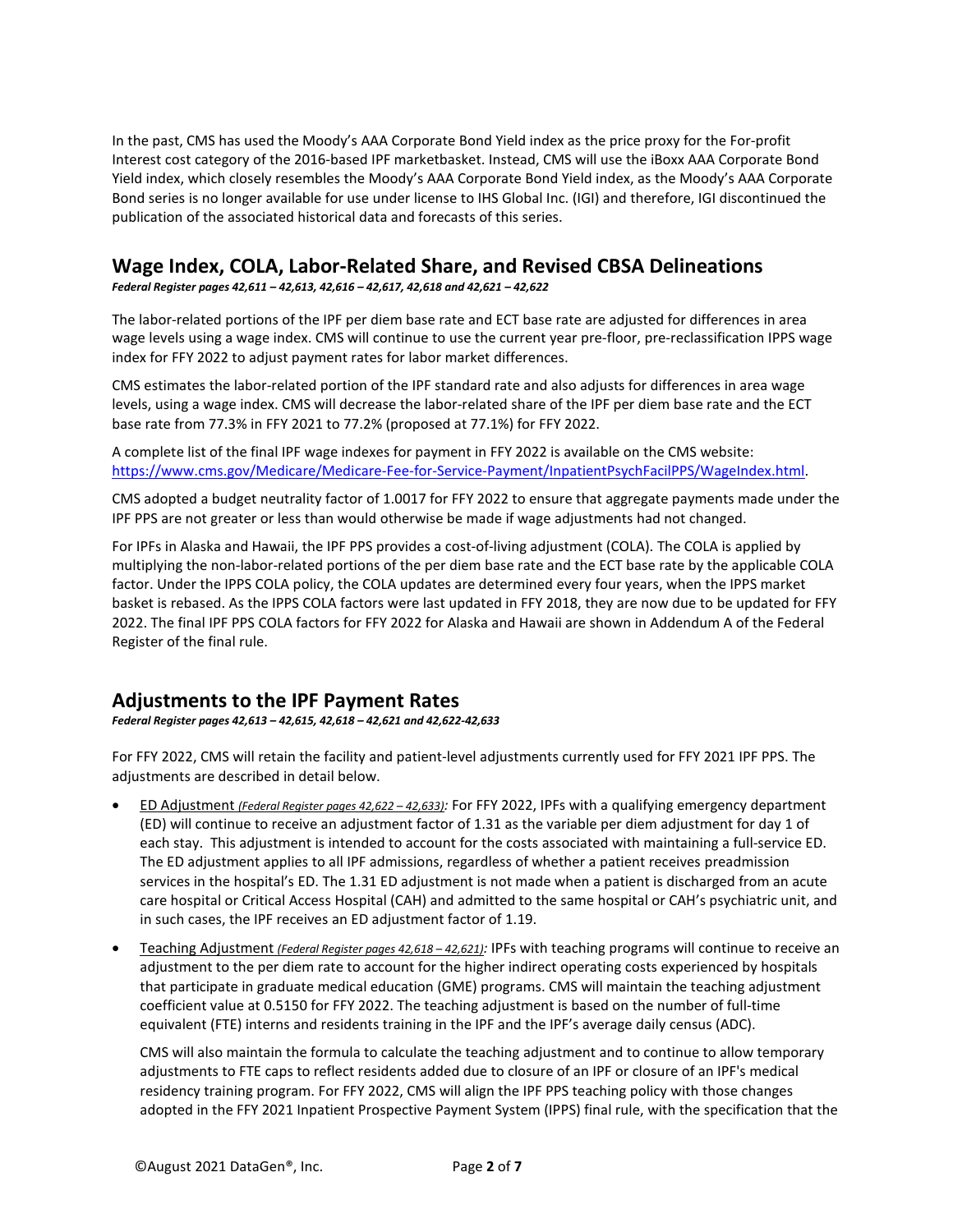resident FTE caps under the two payment systems must remain separate, and that a provider cannot add its IPF resident cap to its IPPS resident cap.

CMS finalized that the key day for linking temporary Medicare funding would be the day that the IPF/residency program closure was publicly announced, allowing residents time to find a new facility at which to complete their training while the residency program of the originating IPF winds down. This would replace the current method of linking Medicare temporary funding for the affected residents to the day prior to or the day of program or hospital closure.

CMS also adopted its proposal to allow funding to be transferred temporarily for the second and third group of residents who are not physically present at the closing IPF program, but had intended to train at (or return to training at, in the case of residents on rotation) the closing IPF program.

To apply for the temporary Medicare resident cap increase, the receiving IPF would have to submit a letter to its Medicare Administrative Contractor (MAC) within 60 days of beginning the training of the displaced residents (residents added by a receiving IPF due to an IPF or program closure). This letter must include the name of each displaced resident; the last four digits of each resident's social security number; the IPF and program in which the resident was previously training; and the amount of cap increase needed for each resident.

CMS adopted that if there are more displaced IPF residents than available cap slots, the slots may be apportioned according to the displaced residents, with the amount determined by the originating IPF.

Finally, CMS will deviate from the IPPS teaching policy pertaining to displaced residents for the IPF teaching adjustment only when necessary for the IPF PPS for future rulemaking.

- Rural Adjustment *(Federal Register pages 42,617 – 42,618):* IPFs located in rural areas receive an adjustment to the per diem rate of 1.17. This adjustment is provided because an analysis by CMS determined that the per diem cost of rural IPFs was 17% higher than that of urban IPFs. CMS will continue this adjustment in FFY 2022.
- Patient Condition (MS-DRG) Adjustment *(Federal Register page 42,614):* For FFY 2022, CMS will continue to utilize the Medicare-Severity Diagnosis Related Group (MS-DRG) system used under the IPPS to classify Medicare patients treated in IPFs.

As has been the case in prior years, principal diagnoses codes (ICD-10-CMs) that group to one of 17 MS-DRGs recognized under the IPF PPS will receive a DRG adjustment. Principal diagnoses that do not group to one of the designated MS-DRGs recognized under the IPF PPS would still receive the federal per diem base rate and all other applicable adjustments, but the payment will not include a DRG adjustment. The following table lists the 17 MS-DRGs that are final to be eligible for a MS-DRG adjustment under the IPF PPS for FFY 2022. These are the same as the adjustment levels currently in place.

| <b>MS-DRG</b> | <b>Description</b>                                     | Adjustment<br><b>Factor</b> |
|---------------|--------------------------------------------------------|-----------------------------|
| 056           | Degenerative nervous system disorders w MCC            | 1.05                        |
| 057           | Degenerative nervous system disorders w/o MCC          | 1.05                        |
| 080           | Non-traumatic stupor & coma w MCC                      | 1.07                        |
| 081           | Non-traumatic stupor & coma w/o MCC                    | 1.07                        |
| 876           | O.R. procedure w principal diagnoses of mental illness | 1.22                        |
| 880           | Acute adjustment reaction & psychosocial dysfunction   | 1.05                        |
| 881           | Depressive neuroses                                    | 0.99                        |
| 882           | Neuroses except depressive                             | 1.02                        |
| 883           | Disorders of personality & impulse control             | 1.02                        |
| 884           | Organic disturbances & mental retardation              | 1.03                        |
| 885           | Psychoses                                              | 1.00                        |
| 886           | Behavioral & developmental disorders                   | 0.99                        |
| 887           | Other mental disorder diagnoses                        | 0.92                        |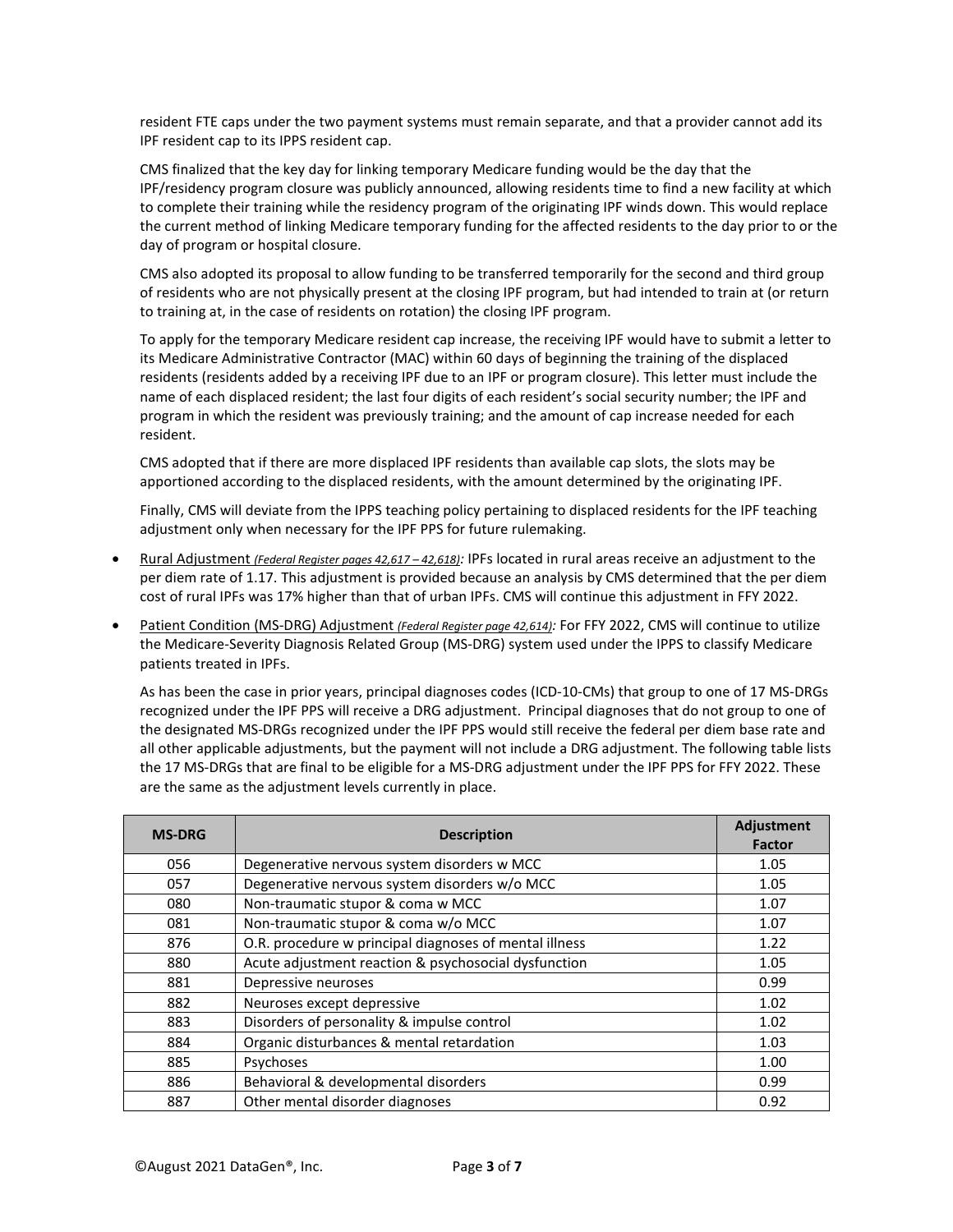| 894 | Alcohol/drug abuse or dependence, left AMA                          | 0.97 |
|-----|---------------------------------------------------------------------|------|
| 895 | Alcohol/drug abuse or dependence w rehabilitation therapy           | 1.02 |
| 896 | Alcohol/drug abuse or dependence w/o rehabilitation therapy w MCC   | 0.88 |
| 897 | Alcohol/drug abuse or dependence w/o rehabilitation therapy w/o MCC | 0.88 |

• Patient Comorbid Condition Adjustment *(Federal Register pages 42,614 – 42,615):* For FFY 2022, CMS will continue to recognize 17 comorbidity categories for which an adjustment to the per diem rate can be applied. For each claim, an IPF may receive only one comorbidity adjustment per comorbidity category, but it may receive an adjustment for more than one category. The following table lists the final comorbid condition payment adjustments for FFY 2022. These are the same as the adjustment levels currently in place.

| <b>Description of Comorbidity</b>                     | Adjustment<br><b>Factor</b> |
|-------------------------------------------------------|-----------------------------|
| Artificial Openings—Digestive and Urinary             | 1.08                        |
| <b>Cardiac Conditions</b>                             | 1.11                        |
| Chronic Obstructive Pulmonary Disease                 | 1.12                        |
| <b>Coagulation Factor Deficits</b>                    | 1.13                        |
| Developmental Disabilities                            | 1.04                        |
| Drug and/or Alcohol Induced Mental Disorders          | 1.03                        |
| <b>Eating and Conduct Disorders</b>                   | 1.12                        |
| Gangrene                                              | 1.10                        |
| <b>Infectious Diseases</b>                            | 1.07                        |
| <b>Oncology Treatment</b>                             | 1.07                        |
| Poisoning                                             | 1.11                        |
| Renal Failure, Acute                                  | 1.11                        |
| Renal Failure, Chronic                                | 1.11                        |
| Severe Musculoskeletal and Connective Tissue Diseases | 1.09                        |
| Severe Protein Calorie Malnutrition                   | 1.13                        |
| Tracheostomy                                          | 1.06                        |
| Uncontrolled Diabetes Mellitus                        | 1.05                        |

• Patient Age Adjustment *(Federal Register page 42,615):* CMS will maintain the patient age adjustment for FFY 2022 as analysis by CMS has shown that IPF per diem costs increase with patient age. The following table lists the final patient age adjustments for FFY 2022. These are the same as the adjustment levels currently in place.

| Age             | <b>Adjustment Factor</b> | Age             | <b>Adjustment Factor</b> |
|-----------------|--------------------------|-----------------|--------------------------|
| Under 45        | 1.00                     | 65 and under 70 | 1.10                     |
| 45 and under 50 | 1.01                     | 70 and under 75 | 1.13                     |
| 50 and under 55 | 1.02                     | 75 and under 80 | 1.15                     |
| 55 and under 60 | 1.04                     | 80 and over     | 1 1 7                    |
| 60 and under 65 | 1 በ7                     |                 |                          |

• Patient Variable Per Diem Adjustment *(Federal Register page 42,615):* For FFY 2022, the per diem rate will continue to be adjusted based on patient length-of-stay (LOS) using variable per diem adjustment. Analysis by CMS has shown that per diem costs decline as the LOS increases. Currently, variable per diem adjustments begin on day 1 (adjustment of 1.19 or 1.31 depending on the presence of an ED – see "ED Adjustment" section) and gradually decline until day 21 of a patient's stay. For day 22 and thereafter, the variable per diem adjustment remains the same each day for the remainder of the stay. The following table lists the final variable per diem adjustment factors for FFY 2022. These are the same as the adjustment levels currently in place.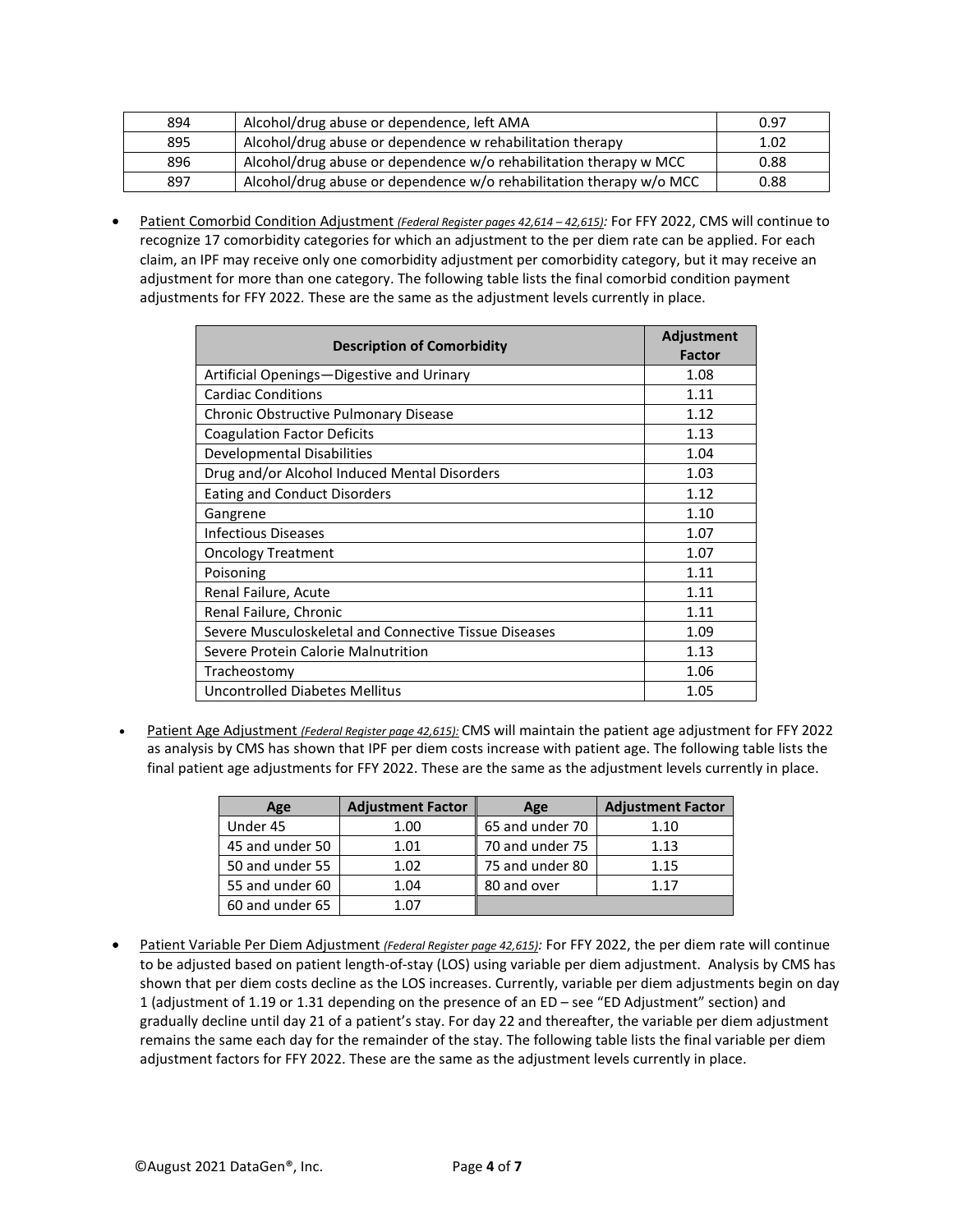| Day-of-Stay | <b>Adjustment Factor</b>     | Day-of-Stay  | <b>Adjustment Factor</b> |
|-------------|------------------------------|--------------|--------------------------|
| Day 1       | 1.19 (w/o ED) or 1.31 (w/ED) | Day 12       | 0.99                     |
| Day 2       | 1.12                         | Day 13       | 0.99                     |
| Day 3       | 1.08                         | Day 14       | 0.99                     |
| Day 4       | 1.05                         | Day 15       | 0.98                     |
| Day 5       | 1.04                         | Day $16$     | 0.97                     |
| Day 6       | 1.02                         | Day 17       | 0.97                     |
| Day 7       | 1.01                         | Day 18       | 0.96                     |
| Day 8       | 1.01                         | Day 19       | 0.95                     |
| Day 9       | 1.00                         | Day 20       | 0.95                     |
| Day 10      | 1.00                         | Day 21       | 0.95                     |
| Day 11      | 0.99                         | After Day 21 | 0.92                     |

#### **Outlier Payments**

*Federal Register pages 42,623 – 42,624*

Outlier payments were established under the IPF PPS to provide additional payments for extremely costly cases. Outlier payments are made when an IPF's estimated total cost for a case exceeds a fixed dollar loss threshold amount (multiplied by the IPF's facility-level adjustments) plus the federal per diem payment amount for the case. Costs are determined by multiplying the facility's overall cost-to-charge ratio (CCR) by the allowable charges for the case. When a case qualifies for an outlier payment, CMS pays 80% of the difference between the estimated cost for the case and the adjusted threshold amount for the first through ninth day of the stay, and then 60% of the difference for the tenth day onwards. The varying 80% and 60% "loss sharing ratios" were established to discourage IPFs from increasing patient LOS in order to receive outlier payments.

CMS has established a target of 2.0% of total IPF PPS payments to be set aside for high cost outliers. To meet this target for FFY 2022, CMS will update the outlier threshold of \$14,470 (proposed at \$14,030), a 1.1% decrease over the FFY 2021 threshold of \$14,630. To calculate this outlier threshold, CMS will use FFY 2019 claims, instead of FFY 2020 claims. Had CMS used FFY 2020 claims, due to the impact of the COVID-19 pandemic, the final outlier threshold for FFY 2021 would instead be \$22,720.

## **Updates to the IPF Cost-to-Charge Ratio (CCR) Ceiling**

*Federal Register page 42,624*

CMS applies a ceiling to IPF's CCRs. If an individual IPF's CCR exceeds the appropriate urban or rural ceiling, the IPF's CCR is replaced with the appropriate national median CCR for that FFY, either urban or rural. The national urban and rural CCRs and the national urban and rural CCR ceilings for IPFs are updated annually, based on analysis of the most recent data that is available. The national median CCR is applied when:

- New IPFs have not yet submitted their first Medicare cost report;
- IPFs' overall CCR is in excess of 3 standard deviations above the corresponding national CCR ceiling for the current FFY; and/or
- Accurate data to calculate an overall CCR are not available for IPFs.

CMS will continue to set the national CCR ceilings at 3 standard deviations above the mean CCR, and therefore the final national CCR ceiling for FFY 2022 for rural IPFs would be 2.0261 (proposed at 2.0398) and 1.6879 (proposed at 1.6126) for urban IPFs. If an individual IPF's CCR exceeds this ceiling for FFY 2022, the IPF's CCR will be replaced with the appropriate national median CCR, urban or rural. CMS adopted a national median CCR of 0.5720 (as proposed) for rural IPFs and 0.4200 (as proposed) for urban IPFs, both values are the same as were adopted for FFY 2021.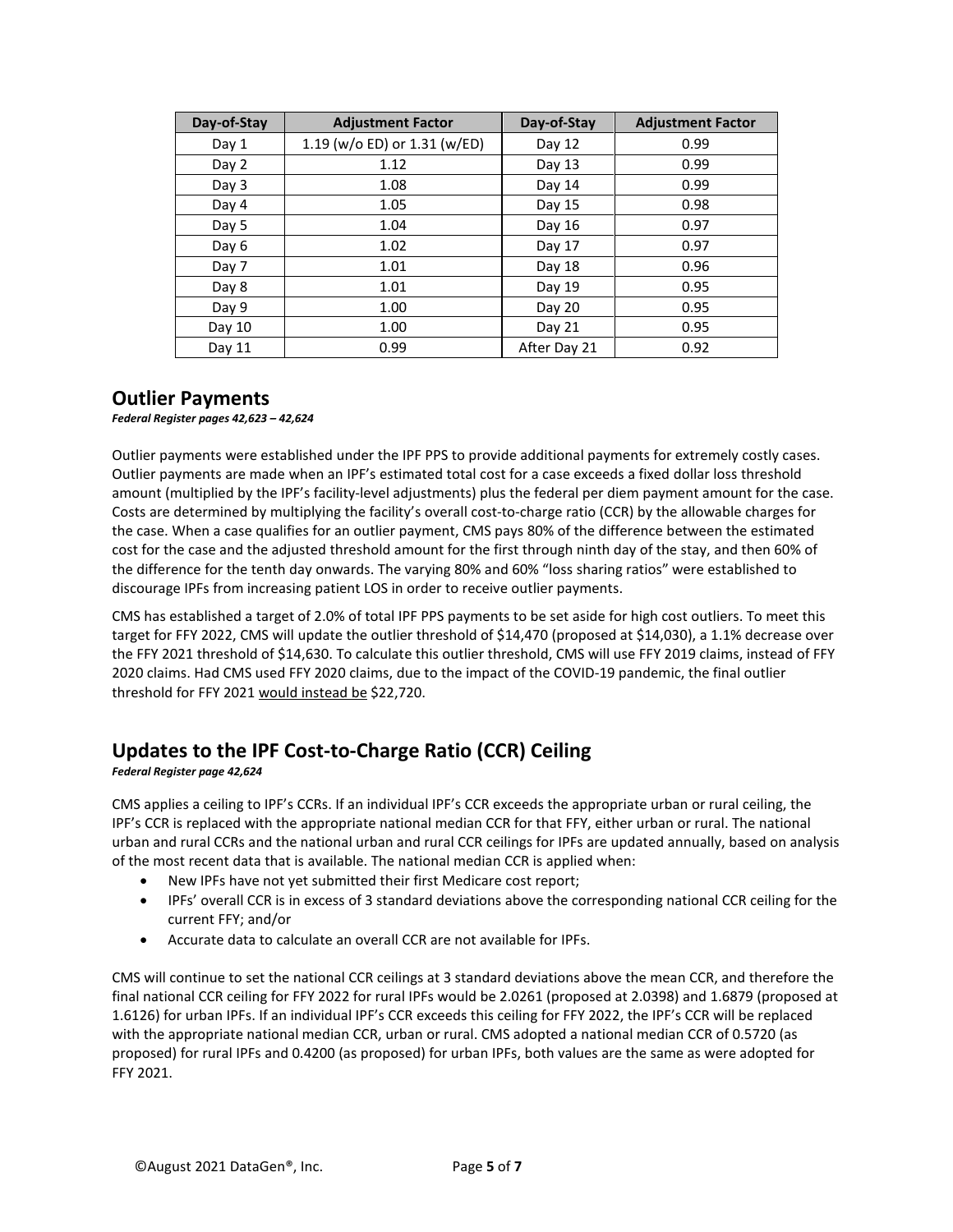### **IPF Quality Reporting (IPFQR) Program**

*Federal Register pages 42,624 – 42,661*

IPFs that do not successfully participate in the IPFQR Program are subject to a 2.0 percentage point reduction to the market basket update for the applicable year.

CMS had previously finalized 14 measures for the FFY 2022 payment determination and for subsequent years. These, along with the two newly adopted measures for FFY 2023 and FFY 2024, are listed below.

| <b>Measure</b>                                                                                                                                               | <b>NQF#</b> | Payment<br><b>Determination Year</b>          |
|--------------------------------------------------------------------------------------------------------------------------------------------------------------|-------------|-----------------------------------------------|
| HBIPS-2-Hours of Physical Restraint Use                                                                                                                      | #0640       | FFY 2015+                                     |
| HBIPS-3-Hours of Seclusion Use                                                                                                                               | #0641       | FFY 2015+                                     |
| HBIPS-5-Patients Discharged on Multiple Antipsychotic Medications with<br>Appropriate Justification                                                          | #0560       | FFY 2015+                                     |
| FUH-Follow-Up After Hospitalization for Mental Illness                                                                                                       | #0576       | FFY 2016+<br>Adopted: Remove for<br>FFY 2024+ |
| IMM-2-Influenza Immunization                                                                                                                                 | #1659       | FFY 2017+                                     |
| TOB-2/2a-Tobacco Use Treatment Provided or Offered and Tobacco Use<br>Treatment                                                                              | N/A         | FFY 2017+                                     |
| TOB-3/3a Tobacco Use Treatment Provided or Offered at Discharge and<br>Tobacco Use Treatment at Discharge                                                    | N/A         | FFY 2018+                                     |
| SUB-2/2a Alcohol Use Brief Intervention Provided or Offered and Alcohol<br>Use Brief Intervention                                                            | N/A         | FFY 2018+                                     |
| Transition record with specified elements received by discharged patients                                                                                    | N/A         | FFY 2018+                                     |
| Timely Transmission of Transition Record                                                                                                                     | N/A         | FFY 2018+<br>Adopted: Remove for<br>FFY 2024+ |
| Screening for Metabolic Disorders Measure                                                                                                                    | N/A         | FFY 2018+                                     |
| SUB-3/3a Alcohol and Other Drug Use Disorder Treatment Provided or<br>Offered at Discharge and Alcohol and Other Drug Use Disorder Treatment at<br>Discharge | N/A         | FFY 2019+                                     |
| 30-Day All-Cause Unplanned Readmission Following Psychiatric<br>Hospitalization in an Inpatient Facility                                                     | #2860       | FFY 2019+                                     |
| Medication Continuation Following Inpatient Psychiatric Discharge                                                                                            | #3205       | FFY 2021+                                     |
| COVID-19 Healthcare Personnel (HCP) Vaccination Measure                                                                                                      | TBD         | <b>Adopted:</b> Add for FFY<br>$2023+$        |
| Follow-Up After Psychiatric Hospitalization (FAPH)                                                                                                           | N/A         | Adopted: Add for FFY<br>$2024+$               |

Please note that CMS will remove the following measures for the FFY 2024 payment determination and subsequent years:

- Discharges from an Inpatient Facility to Home/Self Care or Any Other Site of Care Timely Transmission of Transition Record measure; and
- FUH—Follow-Up After Hospitalization for Mental Illness (NQF #0576).

CMS is not adopting its proposal to remove the following two measures for FFY 2024+:

- Alcohol Use Brief Intervention Provided or Offered and Alcohol Use Brief Intervention Provided (SUB-2/2a); and
- Tobacco Use Treatment Provided or Offered and Tobacco Use Treatment (TOB-2/2a).

In the proposed rule, CMS had sought comment on the following areas: Patient Experience of Care, Functional Outcomes Measurement, and digital measures. CMS outlines the comments received on pages 149 – 154 of the *Federal Register* of the final rule.